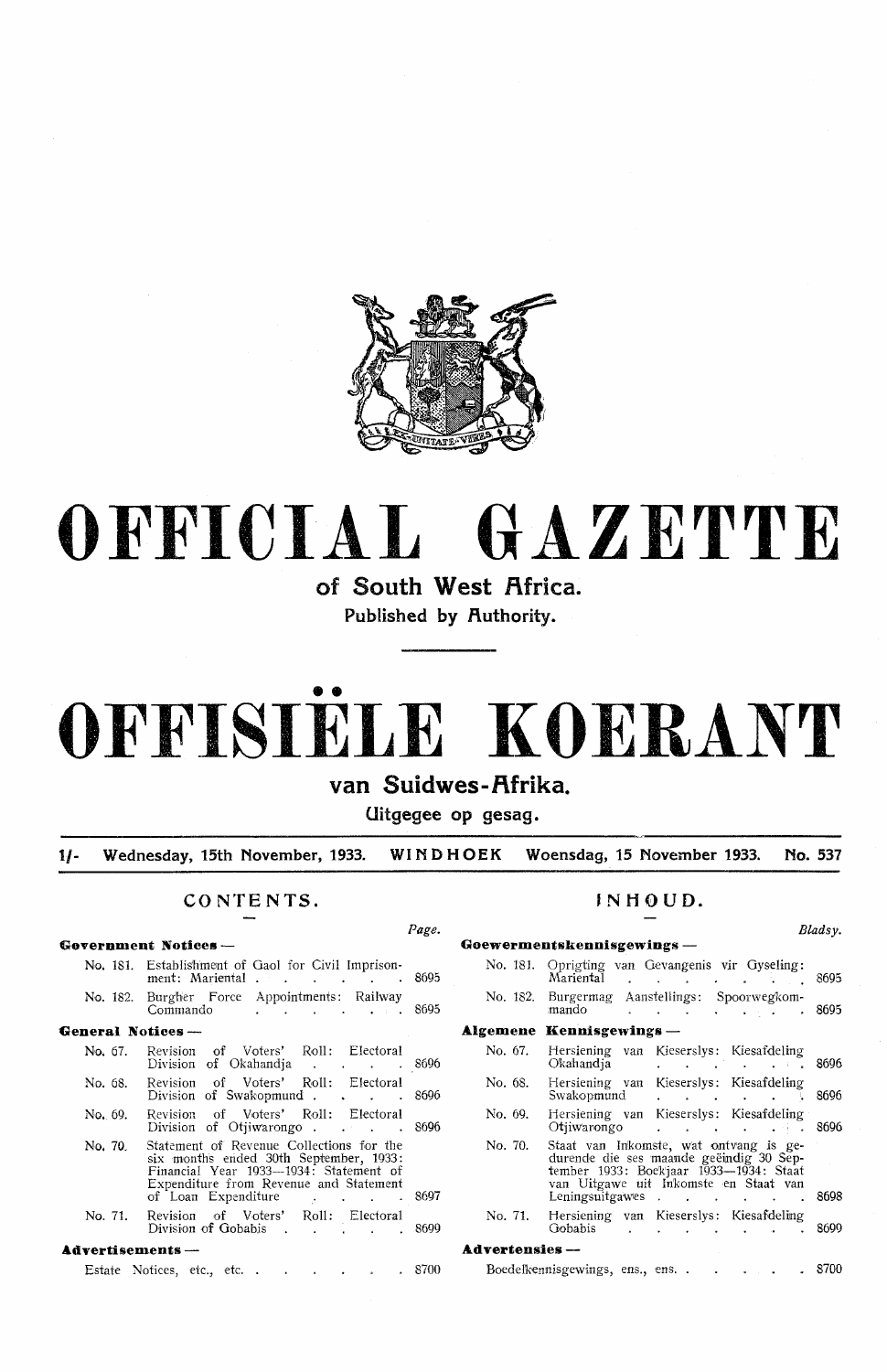# **Government Notices.**

The **following** Government Notices are published for **general information.** 

Administrator's Office, **W1ndhoek, H. P.** SMIT, *Secretary for South West Africa.* 

No. 181.] [27 Oktober 1933. No. 181.] [27 Oktober 1933.

ESTABLISHMENT OF. GAOL FOR CIVIL IMPRISONMENT: MARIENTAL.

The Administrator has been pleased in terms of subsection (1) of section *thirteen* of the Prisons and Reformatories Act, 1911 (Act No. 13 of 1911), as amended and applied to South West Africa by the Prisons and Reformatories Proclamation, 1916 (Proclamation No. 6 of 1916), to declare the<br>existing lock-up at Mariental as the "Local Gaol" for the<br>Magisterial District of Gibeon for the purpose of the detention of persons committed under an order of civil imprison- ment.

#### ,BURGHER FORCE: APPOINTMENTS: RAILWAY COMMANDO

The Administrator has been pleased, in terms of section *eleven* of the Burgher Force Proclamation No. 19 ot 1927, to approve of the following appointments, with effect from to approve of the following appointments, with effect from<br>the 1st November, 1933:-

**MAJOR** 

MCINTOSH, Donald, vice J. C. Simms, retired.

CAPTAIN AND ADJUTANT.

MIDDLEWICK, Claude Spencer, vice R. Bertram transferred to Union.

#### LIEUTENANT QUARTERMASTER.

FREEMAN, George Lennard, vice G. Guy transferred to Union.

## **CAPTAINS**

- HARDWICK, Lewis Llewellyn Wallace, vice J. H. Kelfkins transferred to Union.
- VALENTINE, John Nicoo, vice J. W. Wragg transferred to Union.

DONAGHEY, Hugh, vice H. J. Austin retired.

### **LIEUTENANTS**

PATRICK, William, vice J. Anderson transferred to Union.

MARTINS, David Johannes Fourie, vice J. L. Swanevelder transferred to Union.

- GROENEW ALD, Henning Petrus Albertus, vice E. 0. Wool- gar retired.
- FLETCHER, Francis Samuel, vice G. A. Stigant retired
- DE JAGER, Frederick Jazekas, vice J. Bennett retired
- CARLTON, Eric Edward, vice W. Storey transferred to Union.
- THIEL, Otto Gustav, vice E. J. Strever transferred to Union. SMITH, Ernest Percy, vice W. J. Badenhorst transferred to Union.
- DE JAGER, Oerrit Jakobus Niekerk, vice W. J. Burger transterred to Union.
- RAUTENBACH, Ignatius Leopold, vice J. Baxter transferred to Union.

Die volgende Goewermentskennisgewings word vir ai• **gemene** informasie gepubliseer.

**Goewermentskennisgewings.** 

1.<br>H. P. SMIT,<br>Sekretaris vir Suidwes-Afrika. *Sekretaris vir Suidwes-Afrika.* Kantoor van die Administrateur,

#### Windhoek.

## OPRJGTINO VAN GEVANGENIS VIR GYSELINO : MARIENTAL.

Dit het die Administrateur behaag om, ooreenkomstig subartikel (1) van artikel *dertien* van "De Wet op Gevange-<br>nissen en Verbetergestichten 1911" (Wet No. 13 van 1911),<br>soos gewysig en toegepas op Suidwes-Afrika deur "De Proklamatie op Gevangenissen en Verbetergestichten, 1916'' (Pro-<br>klamasie No. 6 van 1916), die bestaande hulptronk te Mariental te verklaar as "Plaaslike Gevangenis" vir die Magistraatsdistrik Oibeon vir die gevangehouding van per-<br>Magistraatsdistrik Oibeon vir die gevangehouding van per-<br>sone wat in hegtenis geneem is ingevolge 'n order van<br>gyseling.

No. 182.] [10th November, 1933. No. 182.] [10 November 1933.

BURGERMAG: AANSTELLINGS, SPOORWEGKOMMANDO.

Dit het die Administrateur behaag om, oorecnkomstig artikel *elf* van die Burgermag Proklamasie No. 19 van 1927, die volgende aanstellings, ingaande vanaf 1 November 1933, goed te keur:

#### **MA** JOOR.

MCINTOSH, Donald, i.p.v. J. C. Simms wat uit die spoorwegdiens getree het.

## KAPTEIN EN ADJUDANT.

MIDDLEWICK, Claude Spencer, i.p.y R. Bertram wat na die Unie verplaas is.

#### LUITENANT KW ARTIERMEESTER.

FREEMAN, George Lennard, i.p.v. G. Guy wat na die Unie verplaas is. **KAPTEINS** 

- HARDWICK, Louis Llewellyn Wallace, i.p.v. J. H. Kelfkins
- VALENTINE, John Nicoo, i.p.v. J. W. Wragg, wat na die Unie verplaas is.
- DONAGHEY, Hugh, i.p.v. H. J. Austin wat uit die Spoor-'W-egdiens getree het.

LUITENANTE.<br>PATRICK. William, i.p.v. J. Anderson wat na die Unie PATRICK, William, i.p.v. J. Anderson wat na die Unie verplaas is.

MARTINS, David Johannes Fourie, i.p.v. J. L. Swanevelder<br>vat na die Unie verplaas is.<br>GROENEWALD, Henning Petrus Albertus, i.p.v. E. G. Wool•

gar wat uit die spoorwegdiens getree het. FLETCHER, Francis Samuel, i.p.v. 0. A. Stigant wat uit

die spoorwegdiens getree het.

DE JAGER, Frederick Jazekas, i.p.v. J. Bennet wat uit die spoorwegdiens getree het.

- CARLTON, Eric Edward, i.p.v. W. Storey wat na die Unie verplaas is.<br>THIEL, Otto Gustav, i.p.v. E. J. Strever wat na die Unie
- THIEL, Otto Gustav, i.p.v. E. J. Strever wat na die Unie verplaas is.<br>SMITH, Ernest Percy, i.p.v. W. J. Badenhorst wat na die
- Unie verplaas is.
- DE JAGER, Gerrit Jakobus Niekerk, i.p.v. W. J. Burger wat ina die Unie verplaas is. RAUTENBACH, Ignatius Leopold, i.p.v. J. Baxter wat na · die Unie verplaas is.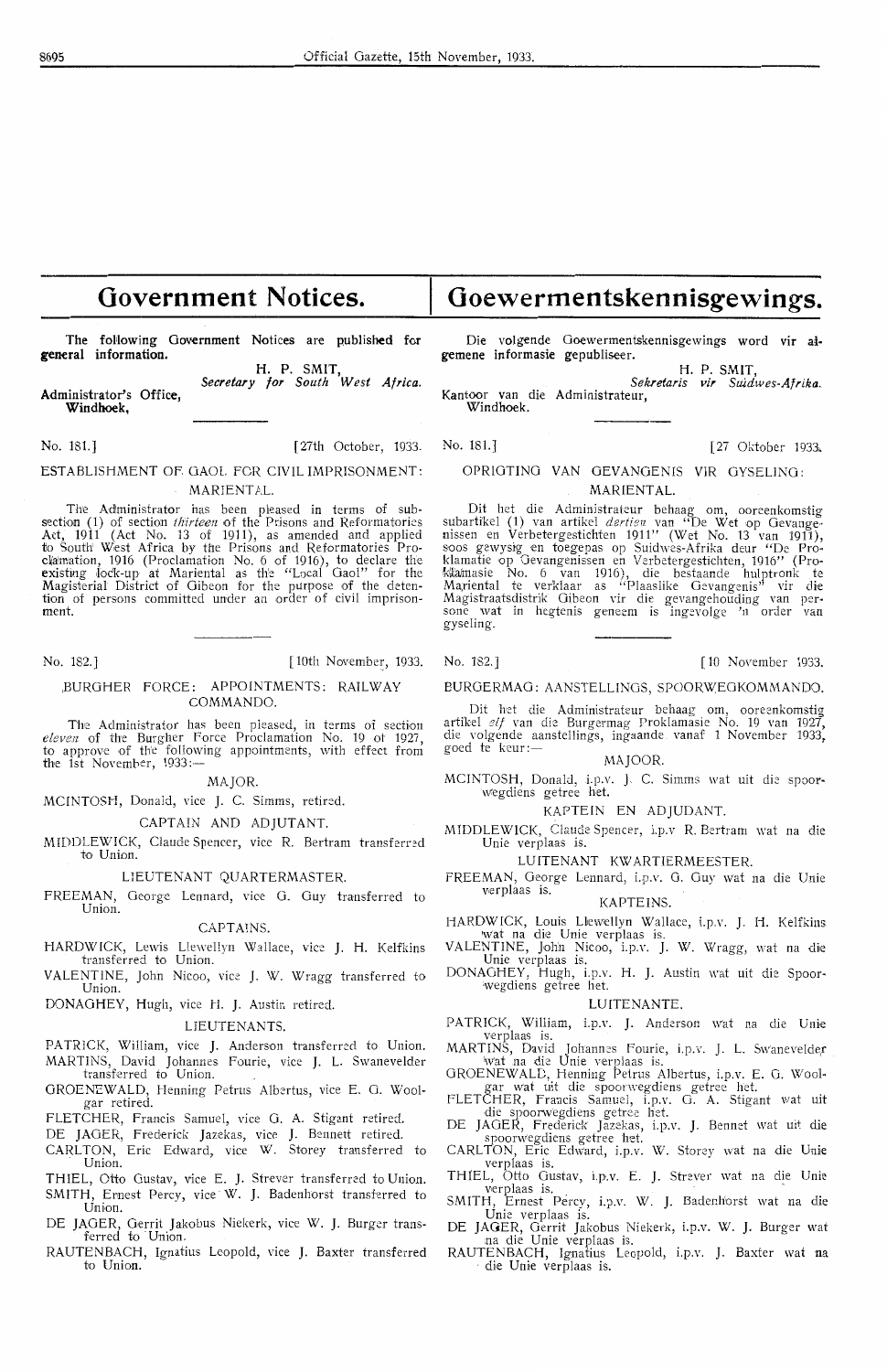# **General Notices.**

(No. 67 of 1933.) TERRITORY OF SOUTH WEST AFRICA.

REGISTRATION OF VOTERS.

#### ELECTORAL DIVISION OKAHANDJA.

#### REGISTERING OFFICER'S NOTICE OF REVISING OFFICER'S COURT.

Notice is hereby given that the Revising Officer, the Magistrate, O'kah'andja, will attend at OKAHAND JA on the 7th day of December, 1933, at 10 o'clock a.m., for the purpose of amending, revising, and settling the Voters' List<br>for the Electoral Division of Okahandja.

All persons whose claims have been disallowed by the Registering Officer, and all persons who have objected in writing to the right of any person enrolled on the Provisional List to be so enrolled, or to the right of any person claiming to have his name registered as a Voter to be so registered, and all persons who have been so objected to, may appear before the Revising Officer at the time and place aforesaid for the purpose of establishing their said claims or objections. All claimants and objectors must appear either personally or by an agent authorized thereto in writing.

Dated at Okahandja, the 24th day of October, 1933.

J. N. LAMBRECHTS, .Registering Officer.

(No. 68 of 1933.)

#### TERRITORY OF SOUTH WEST AFRICA.

#### REGISTRATION OF VOTERS.

#### ELECTORAL DIVISION SWAKOPMUND.

#### REGlSTERINO OFFICER'S NOTICE OF REVISING OFFICER'S COURT.

NQtice is hereby given that the Revising Officer, the Magistrate, Swakopmund, will attend at SWAKOPMUND on fh'e 22nd day of December, 1933, at 10 o'clock a.m., for the purpose of amending, revising, and settling the Voters' List for the Electoral Division of Swa'kopmund.

All persons whose claims have been disallowed by the Registering Officer, and all persons who have objected in writing to the right of any person enrolled on the Provisional List to be so enrolled, or to the right of any person! claiming *to* have his name registered as a Voter to be so registered, and all persons who have been so objected to, may appear before the Revising Officer at the time and place aforesaid for the purpose of establishing their said claims or objections. All claimants and objectors must appear either personally or by an agent authorized thereto in writing.

Dated at Swakopmund, the 1st day of November, 1933.

A. G. WALKER, Registering Officer.

#### (No. 69 of 1933.)

#### TERRITORY OF SOUTH WEST AFRICA.

#### REGISTRATION OF VOTERS.

#### ELECTORAL DIVISION OT JIW ARONGO.

#### REGISTERING OFFICER'S NOTICE OF REVISING OFFICER'S COURT.

Notice is hereby given that the Revising Officer, the Magistrate, Otjiwarongo, will attend at the Court House, OTJl-WARONGO on the 19th day of December, 1933, at 10 o'clock a.m., for the purpose of amending, revising, and settling the Voters· List for the Electoral Division of Otjiwarongo.

# **Algemene Kennisgewings.**

## (No. 67 van 1933.) GEBIED SUIDWES-AFRIKA.

#### REOISTRASIE VAN KIESERS.

#### KIESAFDELING OKAHAND/A.

# REGISTRASIE-AMPTENAAR SE KENNISGEWING VAN DIE HOFSITTING VAN DIE REWISEUR.

Hierby word bekendgemaak dat die Rewiseur, die Magistraat, Okahandja, te OKAHANDJA op die 7de dag van Desenber 1933, om 10 uur v.m., sitting sal h'ou om die Kieserslys vir die Kiesafdeling Okahandja te verbeter, te hersien en vas te stel.

Al die persone wie se aansprake deur die Registrasieamptenaar afgewys is, en al die persone wat skriftelik be~ swaar · gemaak h'et teen die reg van iemmd wat op die Voorlopige Lys geplaas is, om aldus geplaas te word, **of**  teen die reg van iemand, wat aanspraak gemaak het op registrasie as Kieser, orn aldus geplaas te word\_; en ·al die persone, teen wie besware aldus gemaak is, kan voor die Rewiseur op die voorgenoemde tyd en plek verskyn, om hul aansprake of besware te doen geld. Al die aanspraak-<br>en beswaarmakers moet persoonlik of deur 'n skriftelik daartoe gemagtigde persoon verskyn.

Gedateer te Oka'handja, op hierdie 24ste dag van Oktober<br>1933

#### J. N. LAMBRECHTS,

Registrasie-amptenaar.

#### (No. 68 van 1933.)

#### GEBIED SUIDWES-AFRIKA.

#### REGISTRASIE VAN KIESERS.

#### KIESAFDELING SWAKOPMUND.

#### REOISTRASIE-AMPTENAAR SE KENNISGEWING VAN DIE HOFSITTING VAN DIE REWISEUR.

Hierby word bekendgemaak dat die Rewiseur, die Magistraat, Swakopmund, te SWAKOPMUND op die 22ste dag van Deseimber 1933, om 10 uur v.m., sitting sal hou om die Kieserslys vir die Kiesafdeling Swakopmund te verbeter, te hiersien en vas te stel.

Al die persone wie se aansprake deur die Registrasieamptenaar afgewys is, en al die persone wat skriftelik be-<br>swaar gemaak het teen die reg van iemand wat op die Voorlopige Lys geplaas is, om aldus geplaas te word, of teen die reg van iemand, wat aanspraak gemaak het op registrasie as Kieser, om aldus geplaas te word; en al die persone, teen wie besware aldus gem'aak ·is, kan voor die Rewiseur op die voorgenoemde tyd en plek verskyn, om \*\*:1 aansprake of besware te doen geld. Al die aanspraak-<br>en beswaarmakers moet persoonlik of deur 'n skriftelik daartoe gemagtigde persoon verskyn.

Oedateer te Sw·::<sup>1</sup> !<:0pmund, op hierdie lsk dag van November 1933. A. G. WALKER,

Registrasie-amptenaar.

#### (No. 69 van 1933.)

#### GEBIED SUIDWES-AFRIKA.

#### REOISTRASIE VAN KIESERS.

#### KIESAFDELING OTJIW ARONGO.

#### REGISTRASIE-AMPTENAAR SE KENNISGEWING **VAN**  DIE HOFSlTTINO VAN DIE REWISEUR.

Hierby word bekendgemaak dat die Rewiseur, die Magistraat, Otjiwarongo, in di,e Hofsaal, OTJIWARONGO, op die 19de dag van Desember 1933, um 10 uur v.m., sitting sal hou om die Kieserslys vir die Kiesafdeling Otjiwarongo te verbeter, te hersien en vas te stel.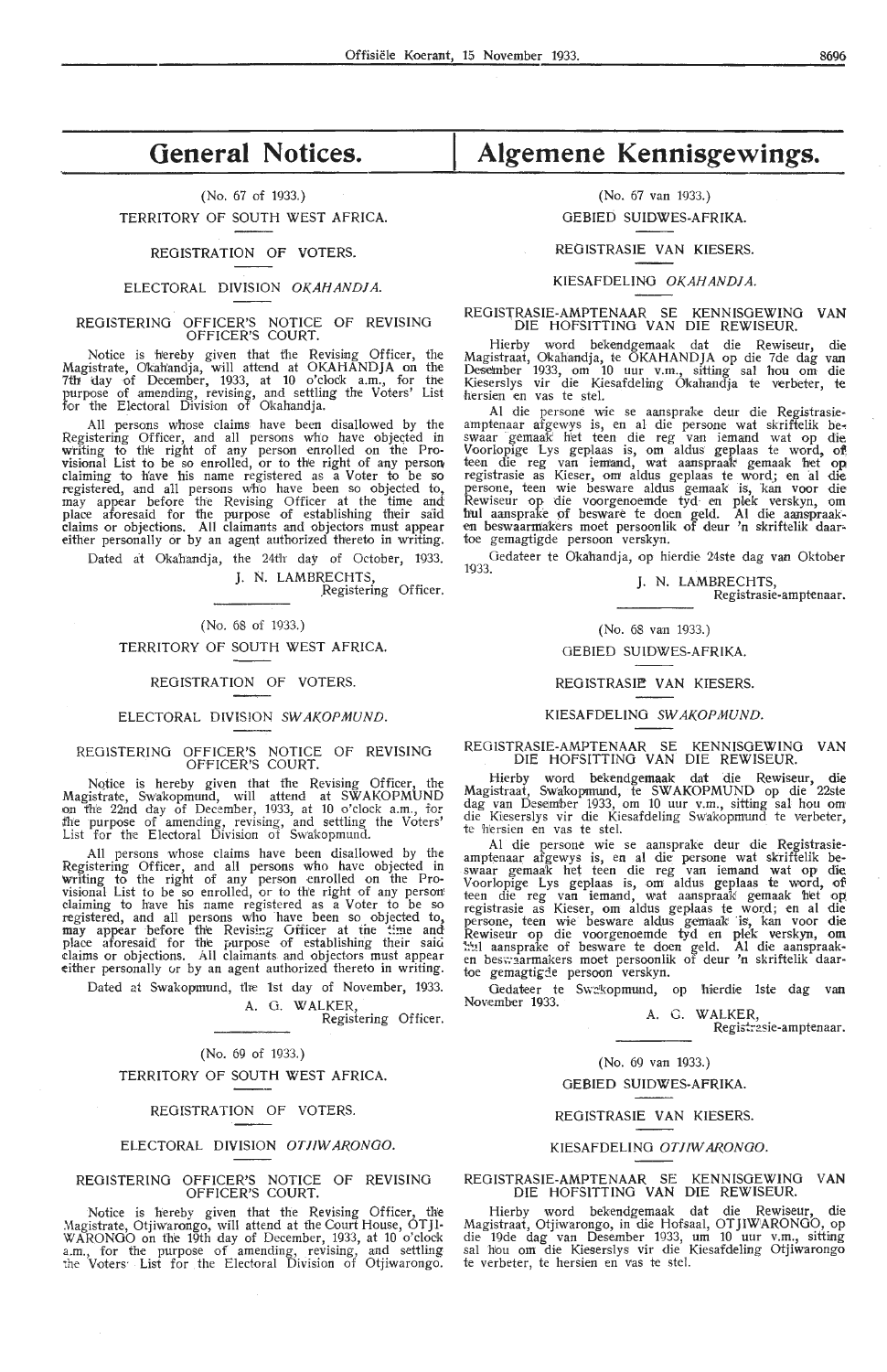All persons whose claims have been disallowed by the Registering Officer, and all persons who have objected in<br>writing to the right of any person enrolled on the Pro• visional List *to* be so enrolled, or to the right of any person claiming to have his name registered as a Voter \_to be so registered and all persons w'h'o have been so obJected to, may appear before the Revising Officer at the time and place aforesaid for the purpose of establishing their said claims or objections. All claimants and objectors must appear either personally or by an agent authorized thereto in writing.

Dated at Otiiwarongo, the 1st day of November, 1933.

C. J. H. VORSTER,<br>Registering Officer.

Al die persone wie se aansprake deur die Registrasieamptenaar afgewys is, en al die persone wat skriftelik be, swaar gemaak het teen die reg van iemand wat op die Voorlopige Lys geplaas is, om aldus geplaas te word, of' teen die reg van iemand, wat aanspraak gemaak het op registrasie as Kieser, om aldus geplaas te word; en al die persone, teen wie besware aldus gemaak is, kan voor die Rewiseur op die voorgenoemde tyd en plek verskyn, om hul aansprake of besware te doen geld. Al die aanspraaken beswaarmakers moet persoonlik of deur 'n skriftelik daa

Gedateer te Otjiwarongo op hierdie 1ste dag van November 1933. C. J. H. VORSTER,

Registrasie-amptenaar.

## (No. 70 of 1933.)

## STATEMENT OF REVENUE COLLECTIONS FOR THE SIX MONTHS ENDED 30TH SEPTEMBER, 1933.

| HEAD OF REVENUE.                                                                                                              | Estimates 1933/1934. | Collections 1.4.33<br>30.9.33.                      |
|-------------------------------------------------------------------------------------------------------------------------------|----------------------|-----------------------------------------------------|
|                                                                                                                               | £                    | £                                                   |
| Customs and Excise.                                                                                                           | 85,000               | (To end<br>41.365                                   |
| Posts, Telegraphs and Telephones.                                                                                             | 55,000               | August only.)<br>(To end<br>25,973<br>August only.) |
| Mining Profits and Royalties:                                                                                                 |                      |                                                     |
| Diamond Tax.<br><b>Contract Contract</b><br>and the con-<br>and the control of the con-                                       | 5,000                | 5,714                                               |
| Royalties<br><b>Contract Contract Contract Contract Contract</b><br>$\mathbf{A}^{(1)}$ and<br>$\mathbf{a}$ , and $\mathbf{a}$ | 1,000                | 909                                                 |
| Prospecting and Claim Licences.<br>and the state of the state of<br>$\mathbf{r}$<br>$\mathbf{A}$                              | 4,000                | 4,906                                               |
| Licences:                                                                                                                     |                      |                                                     |
| Trading, Liquor, etc.<br>$\sim$                                                                                               | 35,000               | 21,522                                              |
| Entertainment Tax                                                                                                             | 1,500                | 650                                                 |
| Cigarette and Cigarette Tobacco Sales Tax.                                                                                    | 6,000                | 3,050                                               |
| Stamp Duties and Fees<br>$\mathbf{r}$ and $\mathbf{r}$                                                                        | 11,000               | 5,061                                               |
| Estate and Transfer Duty .<br>$\bullet$ .<br>$\mathbf{z}$ . $\mathbf{z}$                                                      | 6,000                | 3,870                                               |
| Land Revenue<br>$\bullet$                                                                                                     | 18,000               | 12,817                                              |
| Rents of Government Property.                                                                                                 | 14,000               | 6,955                                               |
| Interest<br>and the state of the state of<br>$\sim$                                                                           | 30,000               | 29,420                                              |
| Fines and Forfeitures<br>$\mathbf{z}$ . The $\mathbf{z}$                                                                      | 3,500                | 2,209                                               |
| Departmental Receipts                                                                                                         | 24,000               | 15,603                                              |
| Native Pass Fees.<br>$\bullet$                                                                                                | 2,000                |                                                     |
| Wheel Tax.<br>$\bullet$ .                                                                                                     | 6,000                | 1,161                                               |
| Miscellaneous                                                                                                                 | 8,000                | 5,057                                               |
| Native Reserve Fund Fees.                                                                                                     |                      | 3,520                                               |
|                                                                                                                               | 2,500                | 2,105                                               |
| Total Ordinary Revenue                                                                                                        | .317,500             | 191,867                                             |
| Extraordinary Revenue:                                                                                                        |                      |                                                     |
| Purchase Price Instalments                                                                                                    |                      | 6,911                                               |
| Advance Capital.<br>$\sim$ 1                                                                                                  |                      | 1,500                                               |
| German Land Sales<br>$\mathbf{r} = \mathbf{r}$                                                                                |                      | 546                                                 |
| Boring Loan Recoveries                                                                                                        | 10,000               | 1,699                                               |
| Municipal Loans — Capital<br>$\sim$                                                                                           |                      | 3,459                                               |
| Loan Recoveries - Land Bank                                                                                                   |                      |                                                     |
| Guardians Fund<br>and the contract of the contract of the                                                                     |                      |                                                     |
| Repayments -- Co-operative Societies.                                                                                         |                      | 376                                                 |
| GRAND TOTAL.                                                                                                                  | . 327,500            | 206,358                                             |

FINANCIAL YEAR 1933-1934. EXPENDITURE FROM REVENUE.

| SERVICE.                                                                                                                                                                                                                                         |  |                                                                                                                 |  |  |  | Estimate of Expenditure<br>1933-1934. | Expenditure to 30/9/33. |
|--------------------------------------------------------------------------------------------------------------------------------------------------------------------------------------------------------------------------------------------------|--|-----------------------------------------------------------------------------------------------------------------|--|--|--|---------------------------------------|-------------------------|
|                                                                                                                                                                                                                                                  |  |                                                                                                                 |  |  |  | £                                     | £                       |
| 1. Administration                                                                                                                                                                                                                                |  | and the state of the state of the state of the state of the state of the state of the state of the state of the |  |  |  | 32,595                                | 14,431                  |
| 2. Legislative Assembly                                                                                                                                                                                                                          |  |                                                                                                                 |  |  |  | 6,850                                 | 3,524                   |
| 3. Agriculture<br>and the contract of the contract of the contract of the contract of the contract of the contract of the contract of the contract of the contract of the contract of the contract of the contract of the contract of the contra |  |                                                                                                                 |  |  |  | 18,000                                | 8,533                   |
| 4. Audit<br>and the contract of the contract of                                                                                                                                                                                                  |  |                                                                                                                 |  |  |  | 2,270                                 | 1,071                   |
| 5. Customs and Excise                                                                                                                                                                                                                            |  |                                                                                                                 |  |  |  | 5,020                                 | 2,556                   |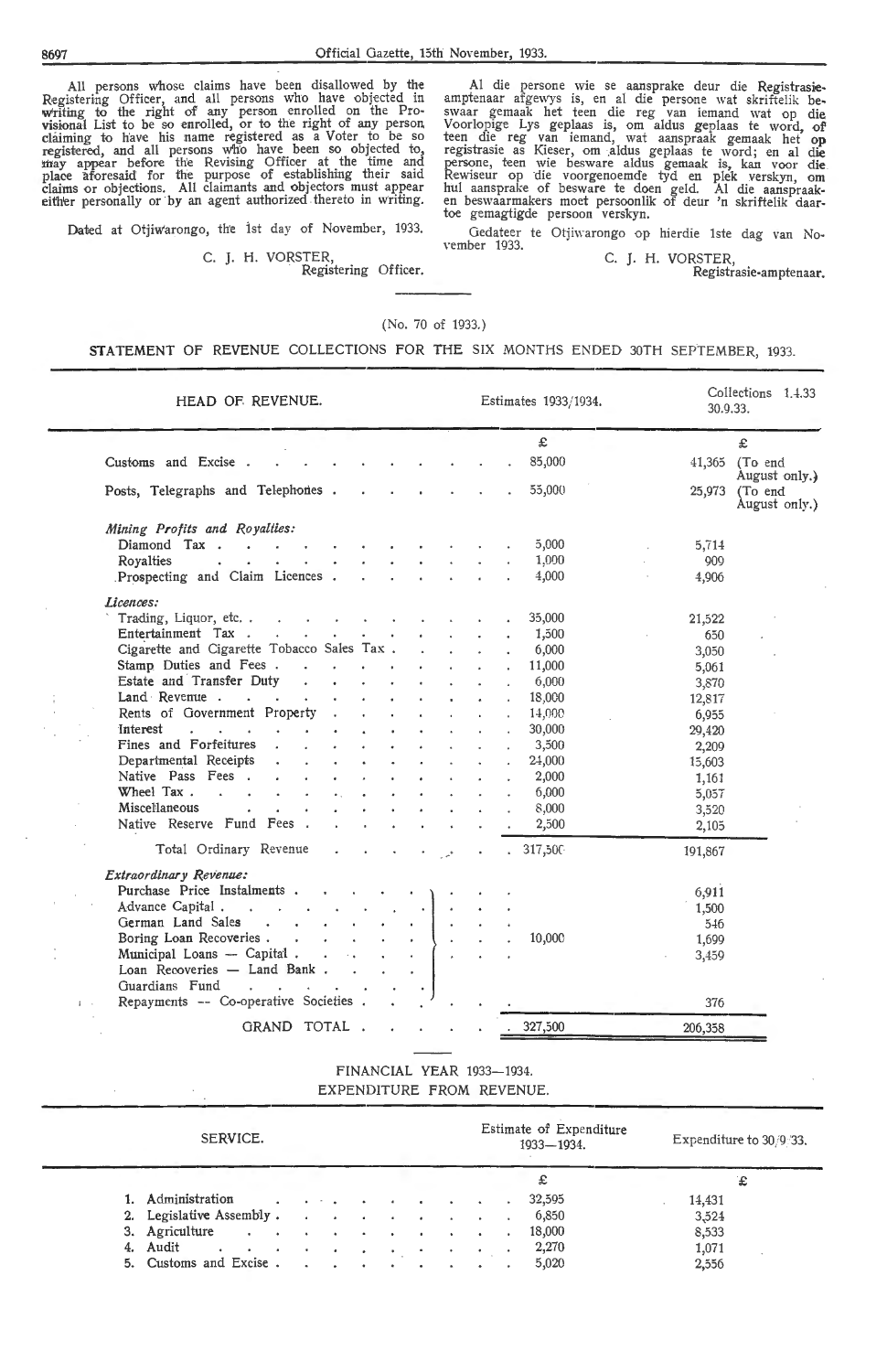Offisiele Koerant, 15 November 1933.

| 6.  | Defence                                   |                                                         |                                                                                                                 |        |              |  | 25                           | $\cdot$ 10 |  |
|-----|-------------------------------------------|---------------------------------------------------------|-----------------------------------------------------------------------------------------------------------------|--------|--------------|--|------------------------------|------------|--|
| 7.  | Education                                 |                                                         |                                                                                                                 |        |              |  | 107,075                      | 48,735     |  |
| 8.  | Works                                     |                                                         |                                                                                                                 |        |              |  | 37,075                       | 11,988     |  |
| 9.  | Administration of Justice.                |                                                         |                                                                                                                 |        |              |  | 33,780                       | 15,212     |  |
| 10. | Lands, Deeds and Surveys                  |                                                         |                                                                                                                 |        |              |  | 6,510                        | 2,903      |  |
| 11. | Mines                                     |                                                         |                                                                                                                 |        |              |  | 2,000                        | 867        |  |
| 12. | Native Affairs.                           |                                                         |                                                                                                                 |        |              |  | 14,740                       | 6,720      |  |
| 13. | Pensions and Gratuities.                  |                                                         |                                                                                                                 |        |              |  | 16,600                       | 8,433      |  |
| 14. | Posts, Telegraphs and Telephones.         |                                                         |                                                                                                                 |        |              |  | 51,400 $(Aug.)$              | 19,899     |  |
| 15. | Prisons and Reformatories                 |                                                         |                                                                                                                 |        |              |  | 14,730                       | 7,200      |  |
| 16. | Interest and Redemption Charges.          |                                                         |                                                                                                                 |        |              |  | 168,885                      | 73,471     |  |
| 17. | Public Health                             | $\mathcal{L} = \mathcal{L} = \mathcal{L} = \mathcal{L}$ |                                                                                                                 |        |              |  | 22,210                       | 10,386     |  |
| 18. | South West Africa Police.                 |                                                         |                                                                                                                 |        |              |  | 85,700                       | 42,327     |  |
| 19. | Bounties                                  | and a strategic control of                              |                                                                                                                 |        |              |  | 2,650                        | 2,198      |  |
|     |                                           |                                                         |                                                                                                                 |        |              |  |                              |            |  |
|     |                                           |                                                         |                                                                                                                 | TOTAL. |              |  | 628,115                      | 280,464    |  |
|     |                                           |                                                         |                                                                                                                 |        |              |  |                              |            |  |
|     |                                           |                                                         |                                                                                                                 |        |              |  | EXPENDITURE FROM LOAN FUNDS. |            |  |
|     | A. Buildings, etc.                        |                                                         |                                                                                                                 |        |              |  | 1,500                        | 272        |  |
|     | B. Water Boring                           |                                                         |                                                                                                                 |        |              |  | 2,000                        | 276        |  |
|     | C. Telegraph and Telephone Extensions and |                                                         |                                                                                                                 |        | $\mathbf{r}$ |  |                              |            |  |
|     | Renewals                                  |                                                         |                                                                                                                 |        |              |  | 1,000                        | 374        |  |
|     | D. Loans to Local Authorities.            |                                                         |                                                                                                                 |        |              |  | 1,650                        | 300        |  |
| Е.  | (1) Relief of Distress                    |                                                         | the contract of the contract of the contract of the contract of the contract of the contract of the contract of |        |              |  | 50,850                       | 3,951      |  |
|     |                                           |                                                         |                                                                                                                 |        |              |  |                              |            |  |

| $\mu$ is the compact of $\mu$ and $\mu$ and $\mu$ and $\mu$ and $\mu$<br>F. Advances to Settlers |  |                                                     |        | 13,000                     | 1,063              |
|--------------------------------------------------------------------------------------------------|--|-----------------------------------------------------|--------|----------------------------|--------------------|
| TOTAL 70,033                                                                                     |  |                                                     |        |                            | £6,269             |
| Total Expenditure from Revenue<br>Total Expenditure from Loan Funds                              |  | and the contract of the contract of the contract of | $\sim$ | 628.115<br>1. 1. 1. 70,033 | £280,464<br>£6,269 |
| GRAND TOTAL 698,148                                                                              |  |                                                     |        |                            | £286,733           |
| Expenditure Main Roads Suspense<br>Expenditure Omatienne Dam                                     |  |                                                     |        | £8,989<br>6.918            |                    |

 $\mathcal{L}^{\pm}$  $\frac{1}{2}$   $\frac{1}{2}$ 

 $\begin{array}{ccccc} \bullet & \bullet & \bullet & \bullet \\ \bullet & \bullet & \bullet & \bullet \end{array}$ 

 $\ddot{\phantom{a}}$  $\ddot{\phantom{a}}$ 

 $\mathcal{L}$ 

1,650 50,850  $\frac{1}{33}$ 

300 3,951 33

E. (1) Relief of Distress

(2) Advance through Land Bank

## (No. 70 van 1933.) STAAT VAN INKOMSTE **ONTVANG** GEDURENDE DIE SES MAANDE GEEINDIG 30 SEPTEMBER 1933.

| RUBRIEK VAN INKOMSTE.                                                                                                     |  |  | Begroting 1933/1934. | 30.9.33. | Insamelings tot |
|---------------------------------------------------------------------------------------------------------------------------|--|--|----------------------|----------|-----------------|
|                                                                                                                           |  |  | £                    |          | £               |
| Doeane en Aksyns<br>$\sim$                                                                                                |  |  | 85,000               | 41,365   | (Tot 31.8.33.)  |
| Pos-, Telegraaf- en Telefoonwese                                                                                          |  |  | 55,000               | 25,973   | (Tot 31.8.33.)  |
| Mynwinste en Hereaandele:                                                                                                 |  |  |                      |          |                 |
| Diamantbelasting<br>$\overline{\phantom{a}}$<br>$\sim 10$<br><b>Contractor</b>                                            |  |  | 5,00C                | 5,714    |                 |
| Hereaandele, ens.                                                                                                         |  |  | 1,000                | 909      |                 |
| Prospekteer- en Kleimlisensies                                                                                            |  |  | 4,000                | 4,906    |                 |
| Lisensies:                                                                                                                |  |  |                      |          |                 |
|                                                                                                                           |  |  | 35,000               | 21,522   |                 |
| Vermaaklikheidsbelasting<br>$\mathbf{r} = \mathbf{r} \cdot \mathbf{r}$ , where $\mathbf{r} = \mathbf{r} \cdot \mathbf{r}$ |  |  | 1,500                | 650      |                 |
| Sigarette en Sigarettabak Verkoopsbelasting.                                                                              |  |  | 6,000                | 3,050    |                 |
| Seëlregte en Fooie                                                                                                        |  |  | 11,000               | 5,061    |                 |
| Boedelbelasting en Hereregte.<br>$\mathbf{A}$<br>$\mathbf{r}$                                                             |  |  | 6,000                | 3,870    |                 |
| Grondinkomste<br>$\mathbf{r}$<br>$\sim$ $\sim$ $\sim$                                                                     |  |  | 18,000               | 12,817   |                 |
| Huur van Goewermentseiendomme                                                                                             |  |  | 14,000               | 6,955    |                 |
| Rente<br>$\cdot$                                                                                                          |  |  | 30,000               | 29,420   |                 |
| Boetes en Verbeurdverklarings.                                                                                            |  |  | 3,500                | 2,209    |                 |
| Departementele Ontvangste.                                                                                                |  |  | 24,000               | 15,603   |                 |
| Naturelle Pasgelde<br>$\mathbf{r} = \mathbf{r} + \mathbf{r}$ .                                                            |  |  | 2,000                | 1,161    |                 |
| Wielbelasting<br><b>Contract Contract Street</b><br><b>Contract Contract Contract</b><br>$\bullet$ . The set of $\bullet$ |  |  | 6,000                | 5,057    |                 |
| Diverse Inkomste<br>$\mathbf{r}$                                                                                          |  |  | 8,000                | 3,520    |                 |
| Naturelle Reserwefondsgelde.                                                                                              |  |  | 2,500                | 2,105    |                 |
| Totale Gewone Inkomste                                                                                                    |  |  | 317,500              | 191,867  |                 |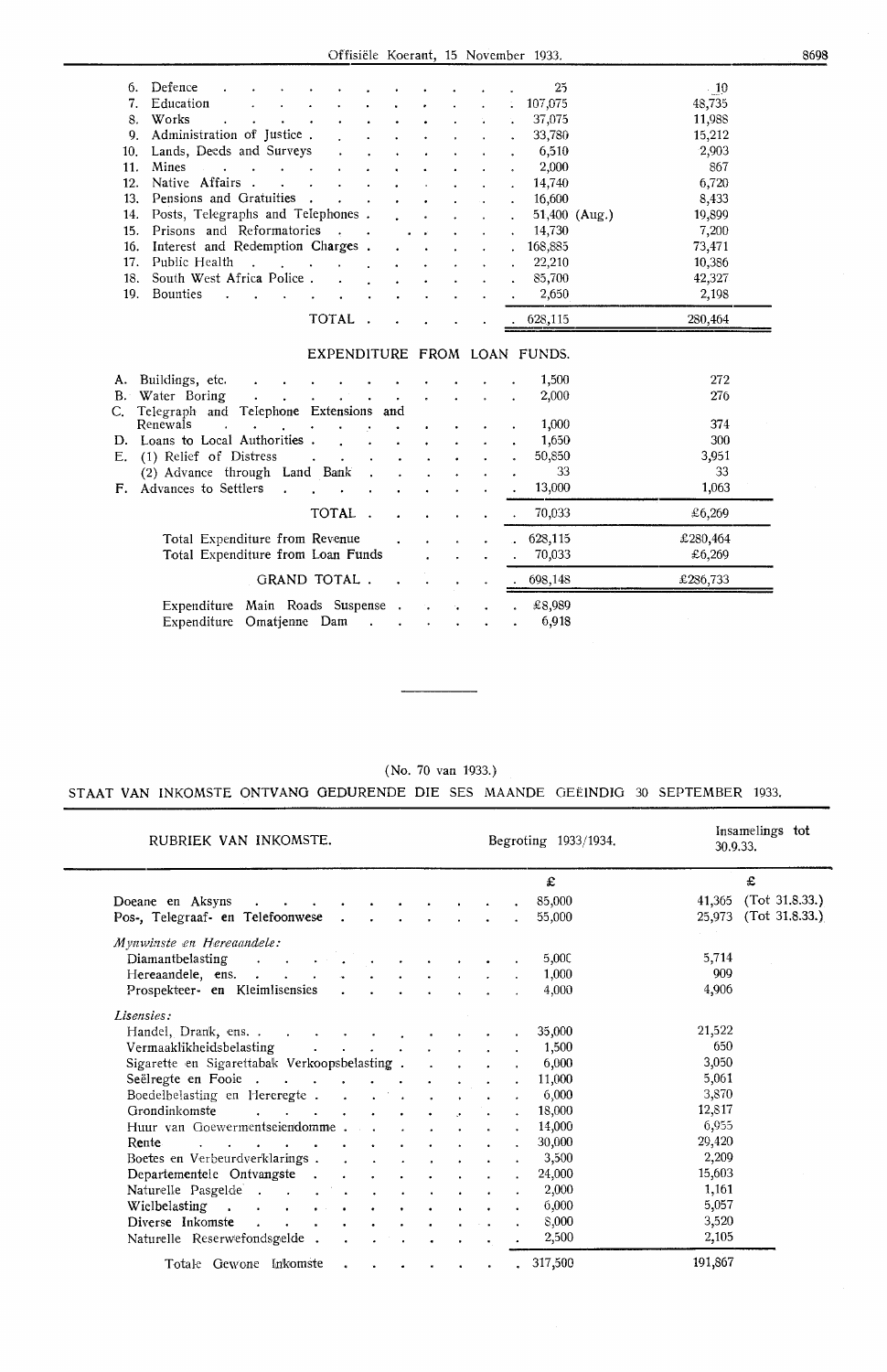| Paaiemente van Koopprys                 |  |  |         | 6,911   |
|-----------------------------------------|--|--|---------|---------|
| Voorskotte – Kapitaal                   |  |  |         | 1,500   |
| Duitse Landverkopings.                  |  |  |         | 546     |
| Terugbetalings van Lenings vir Boorgate |  |  | 10.000  | 1,699   |
| Munisipale Lenings - Kapitaal           |  |  |         | 3,459   |
| Terugbetalings van Lenings -- Landbank  |  |  |         |         |
| Voogdyfonds                             |  |  |         |         |
| Terugbetalings Koöperatiewe Maatskappye |  |  |         | 376     |
| GROOT TOTAAL                            |  |  | 327,500 | 206,358 |

## BOEKJAAR 1933-1934.

## UITGAWE WAT UIT INKOMSTE GEDEK MOET WORD.

| DIENS.                                                                                                          | Beraamde Uitgawe<br>1933-1934. |                         | Uitgawe tot $30/9/33$ . |
|-----------------------------------------------------------------------------------------------------------------|--------------------------------|-------------------------|-------------------------|
|                                                                                                                 | $\pounds$                      |                         | £                       |
| 1. Administrasie<br>$\mathcal{A}(\mathbf{x})$ and $\mathcal{A}(\mathbf{x})$ . Then                              | 32,595                         | 14,431                  |                         |
| 2. Wetgewende Vergadering                                                                                       | 6,850                          | 3,524                   |                         |
| 3. Landbou<br><b>Contract Contract</b>                                                                          | 18,000                         | 8,533                   |                         |
| 4. Ouditeursafdeling                                                                                            | 2,270                          | 1,071                   |                         |
| Doeane en Aksyns<br>5.                                                                                          | 5,020                          | 2,556                   |                         |
| 6. Verdediging                                                                                                  | 25                             | $\frac{10}{2}$          |                         |
| Onderwys .<br>7.                                                                                                | 107,075                        | 48,735                  |                         |
| Werke<br>8.<br>$\sim$                                                                                           | 37,075                         | 11,988                  |                         |
| Regspleging<br>$\mathcal{L}^{(2)}$<br>9.<br>$\sim$<br>$\bullet$<br>$\bullet$                                    | 33,780                         | 15,21                   |                         |
| 10. Lande, Registrasie en Opmetings                                                                             | 6,510                          | 2,903                   |                         |
| Mynwese<br>11.<br>$\mathbf{r}$                                                                                  | 2,000                          | 867                     |                         |
| Naturellesake<br>$\mathbf{A}$ and $\mathbf{A}$ and $\mathbf{A}$ and $\mathbf{A}$<br>12.<br>$\ddot{\phantom{a}}$ | 14,740                         | 6,720                   |                         |
| 13. Pensioene en Gratifikasies<br>$\sim 10^{-10}$                                                               | 16,600                         | 8,433                   |                         |
| 14. Pos- en Telegraafwese.<br>$\mathbf{L}^{\text{max}}$                                                         |                                | 19,899<br>51,400 (Aug.) |                         |
| 15. Gevangenisse en Verbeteringsgestigte                                                                        | 14,730                         | 7,200                   |                         |
| 16. Rente en Aflossingskoste<br>$\sim$ 100 $\sim$                                                               | 168,885                        | 73,471                  |                         |
| 17. Volksgesondheid<br>$\mathcal{L}^{\text{max}}$<br>$\mathbf{r}$                                               | 22,210                         | 10,386                  |                         |
| 18. Suidwes-Afrika Polisie<br>$\sim$                                                                            | 85,700                         | 42,327                  |                         |
| 19. Premies<br>$\mathbf{r}$                                                                                     | 2,650                          | 2,198                   |                         |
| TOTAAL.                                                                                                         | 628,115                        | 280,464                 |                         |
| UITGAWES UIT LENINGSFONDSE.                                                                                     |                                |                         |                         |
| and a series of the series of the series of the<br>A. Geboue, ens                                               | 1,500                          | 272                     |                         |
| B. Boor vir Water                                                                                               | 2,000                          | 276                     |                         |
| C. Telegraaf- en Telefoonuitbreidings en Ver-                                                                   |                                |                         |                         |
| nuwings<br>the contract of the contract of the                                                                  | 1,000                          | 374                     |                         |
| D. Lenings aan Plaaslike Besture.                                                                               | 1,650                          | 300                     |                         |
| E. (1) Noodlenings<br>the contract of the contract of the                                                       | 50,850                         | 3,951                   |                         |
| (2) Buitengewone Voorskot deur Landbank                                                                         | 33                             | 33                      |                         |
| F. Voorskotte aan Setlaars                                                                                      | 13,000                         | 1,063                   |                         |
| TOTAAL.                                                                                                         | 70,033                         | €6,269                  |                         |
| Totale Uitgawes uit Inkomste                                                                                    | 628,115                        | £280,464                |                         |
| Totale Uitgawes uit Leningsfondse                                                                               | 70,033                         | £6,269                  |                         |
| GROOT TOTAAL.                                                                                                   | 698,148                        | £286,733                |                         |
| Uitgawe Hoofpaaie Rekening<br>Uitgawe Omatjenne Dam<br>$\sim$<br>$\Delta \sim 100$<br>$\bullet$<br>$\bullet$    | £8,989<br>6,918                |                         |                         |

## (No. 71 of 1933.)

## TERRITORY OF SOUTH WEST AFRICA.

#### REGISTRATION OF VOTERS.

#### ELECTORAL DIVISION *OOBABIS.*

#### REGISTERING OFFICER'S NOTICE OF REVISING OFFICER'S COURT.

Notice is hereby given that the Revising Officer, the Magistrate, Oobabis, will attend at GOBABIS on the 12th day of December, 1933, at 10 o'dodk a.m., for the purpose of amending, revising, and settling the Voters' List for the Electoral Division of Gobabis.

## (No. 71 van 1933.)

## GEBIED SUIDWES-AFRIKA.

#### REOISTRASIE VAN KIESERS.

## KIESAFDELING *OOBAB!S.*

#### REOISTRASIE-AMPTENAAR SE KENNISOEWINO **VAN**  DIE HOFSITTING VAN DIE REWISEUR.

Hierby word bekendgemaak dat die Rewiseur, die Magistraat, Gobabis, te GOBABIS op die 12de dag van Desember 1933, om 10 uur v.m., sitting sal hou om die K;ieserslys vir die Kiesafdeling Oobabis te verbeter, te hersien en vas te stel.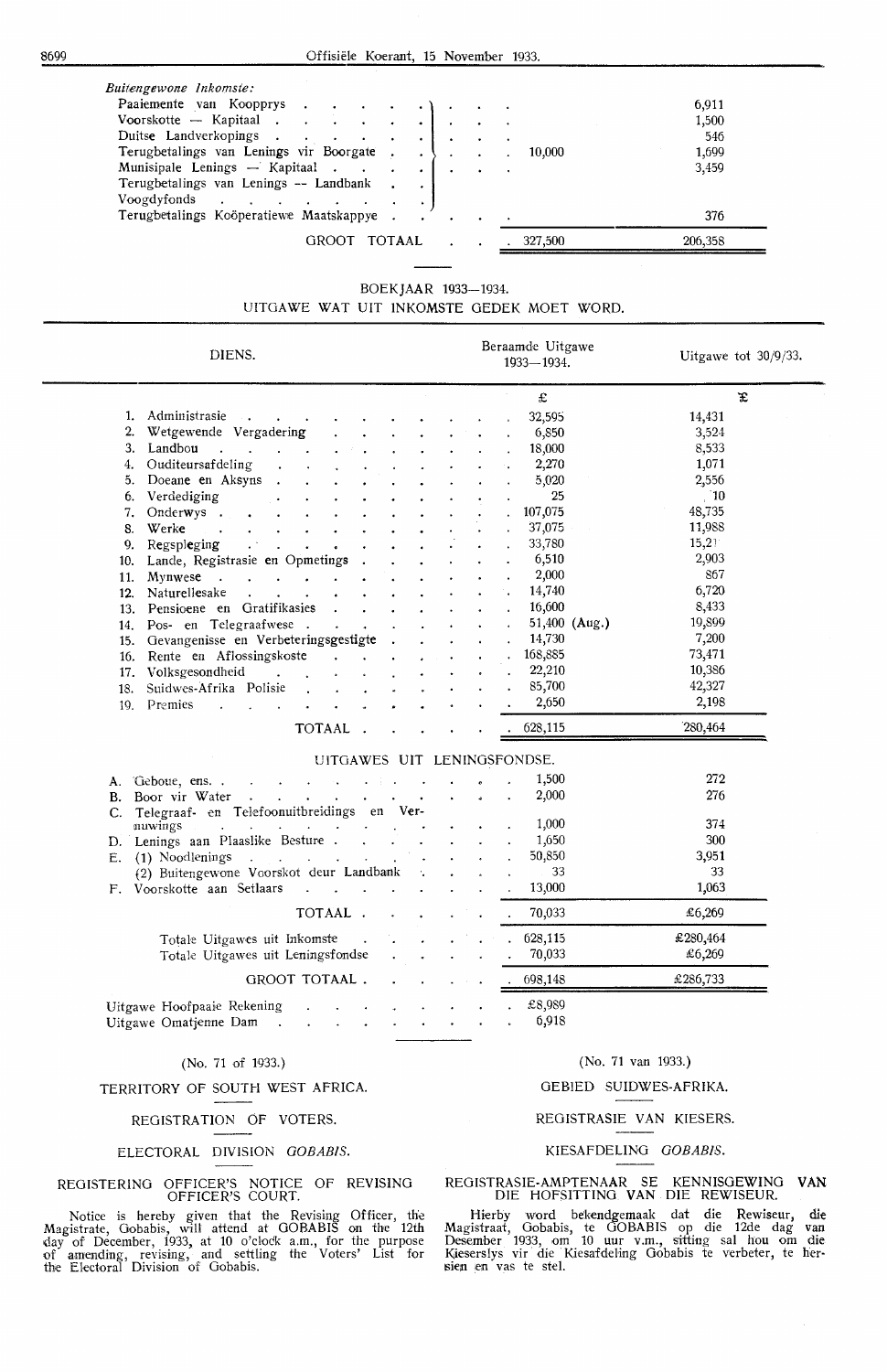All persons whose claims have been disallowed by the Registering Officer, and all persons who have objected **in**  Writing to fhe right of any person enrolled on the **Pro**visional List to be so enrolled, or to the right of any person claiming to have his name registered as a Voter to be so registered, and all persons who have been so objected to, may appear before the Revising Officer at th place aforesaid for the purpose of establishing their said claims or objections. All claimants and objectors must appear either personally or by an agent authorized thereto in writing. either personally or by an agent authorized thereto in writing.

Dated at Gobabis, the 9th day of November, 1933.

P. TROOST,

Registering Officer.

Al die persone wie se aansprake deur die Registrasieamptenaar afgewys is, en al die persone wat skriftelik be-<br>swaar gemaak het teen die reg van iemand wat op die<br>Voorlopige Lyste geplaas is, om aldus geplaas te word, of teen die reg van iemand, wat aanspraak gemaak het op<br>registrasie as Kieser, om aldus geplaas te word; en al die persone, teen wie besware aldus gemaak is, kan voor die<br>Rewiseur op die voorgenoemde tyd en plek verskyn, om hul aansprake of besware te doen geld. Al die aanspraak-<br>en beswaarmakers moet persoonlik of deur 'n skriftelik d

Gedateer te Gobabis op hierdie 9de dag van November<br>1933. P. TROOST, Registrasie-amptenaar.

## **Advertisements.**

## **ADVERTISING IN** THE **OFFICIAL GAZETTE OF**  SOUTH WEST AFRICA.

1. The *Official Gazette* will be published on the 1st and 15th day of each month; in the event of either of those days falling on a Sunday or Public Holiday, the *Gazette* **will be** published on the next succeeding working day.

2. Advertisements for insertion in the *Gazette* must **be** ·delivered at the office of the Secretary for South West **Africa**  (Room 46, Government Buildings, Windhoek) in the languages in which they are to be published, not later than 4.30 p.m. on the *ninth* day before the date of publication of the *<Jazette* in which they are to be inserted.

3. Advertisements will be inserted in the *Gazette* after the official matter or in a supplement to the *Gazette* at ithe discretion of the Secretary.

4. Advertisements will be published in the *Official Qazette* in the English, Dutch or German languages; the **necessary** translations must be furnished by the advertiser **or** his agent. It should be borne in mind however, that the German version of the *Gazette* is a translation only and not the authorised issue.

5. Only legal advertisements are accepted for publication 'in the *Official Gazette,* and are subject to the approval of 'the Secretary for South West Africa, who can refuse to -accept or decline further publication of any advertis•ement.

6. Advertisements should as far as possible be type written. Manuscript of advertisements should be written on one side of the paper only, and all proper names plainly '.inscribed; in the event of any name being incorrectly printed -as a result of indistinct writing, the advertisement can only 'be republished on payment of the cost of another insertion.

7. The Subscription for the *Official Gazette* is 20 .annum, post free in this Territory and the Union of South Africa obtainable from Messrs. John Meinert Ltd., Box 56, Africa obtainable from Messrs. John Meinert Ltd., DUX 50<br>Windhoek. Postage must be prepaid by Overseas subscribers<br>Single copies of the *Gazette* may be obtained either from<br>Messrs. John Meinert Ltd., Box 56, Windhoek, or

8. The charge for the insertion of advertisements other than the notices mentioned in the succeeding paragraph is at the rate of 7/6 per inch single column and 15/- per inch double column, repeats half price. (Fractions of an inch to be reckoned an inch.

9. Notices to Creditors and Debtors in the estates of deceased persons and notices of executors concerning liquidation accounts lying for inspection, are published in schedule form at 12/- per estate.

16. No advertisement will be inserted unless the charge is prepaid. Cheques, drafts, postal orders or money oraers must be made payable to the Secretary for South **West Mrica.** 

## **Advertensies.**

## ADVERTEER IN DIE OFFIS/ELE KOERANT VAN SUIDWES-AFRIKA.

1. Die *Offisiele Koerant* sal op die lste en 15de vaa · elke maand verskyn; ingeval een van hierdie dae op *'a*  Sondag of Publieke Feesdag val, dan verskyn die *Otfisiete K.oerant* op die eersvolgende werkdag.

2. Advertensies wat in die Offisiële Koerant geplaas moet word, moet in die taal waarin hulle sal verskyn ingehandig word aan die kantoor van die Sekretaris vir Suidwes-Afrika (Kamer 46, Regerings-Oeboue, Windhoek), nie later as 4.30 n.m. op die neënde dag voor die datum van ver-<br>skyning van die *Oftisiële Koerant* waarin die advertensies moet geplaas word nie.

3. Advertensies word in die *Offisiele Koerant* geplaas agter die offisiële gedeelte, of in 'n ekstra blad van die *K.oerant,* soos die Sekretaris mag goedvind.

4. Advertensies word in die Offisiële Koerant gepubli-<br>seer in die Engelse, Afrikaanse en Duitse tale; die nodige vertalinge moet deur die adverteerder of sy agent gelewer word. Dit moet onthou word dat die Duitse teks van **die**  Offisiële Koerant slegs 'n vertaling is, en nie die geoutori- seerde uitgawe is nie.

5. Slegs wetsadvertensies word ·aangeneem vir publi-kasie in die *Oftisiele Koerant,* en hulle is onderworpe aan die goedkeuring van die Sekretaris vir Suidwes-Afrika, **wat**  die aanneming of verdere publikasie van 'n advertensie mag weier.

6. Advertensies moet sover as moontlik op die masjien geskryf wees. Die manuskrip van advertensies moet slegs op een kant van die papier geskryf word, en alle name moet duidelik wees; ingeval 'n naam ingevolge onduidelike handskrif foutief gedruk word, dan kan die advertensies slegs daµ weer gedruk word as die koste van 'n nuwe opneming betaal word.

7. Die jaarlikse intekengeld vir die Offisiële Koerant is 20/-, posvry in hierdie Gebied en die Unie van Suid-Afrika, verkrygbaar van die here John Meinert, Bpk., Posbus 56, Windhoek. Posgeld mc-et vooruit betaal word deur oorseese intekenaars. Enkele eksemplare van die *Offisiele Koerant* is verkrygbaar of van die here John Meinert, Bpk., Posbus 56, Windhoek, of van die Sekretaris vir Suidwes-Afrika teen die prys van 1/- per eksemplaar.

8. Die koste vir die opname van advertensies, behalwe die kennisgewings, wat in die volgende paragraaf genoem is, is teen die tarief van 7/6 per duim enkel kolom, en 15/ per duim dubbel kolom, herhalings teen half prys. (Gedeel-tes van 'n duim moet as 'n volle duim bereken word).

9. Kennisgewings aan krediteure en debiteure in die boedels van oorlede persone, en kennisgewings van eksekuteurs betreffende likwidasie-rekenings, wat vir inspeksie lê, word in skedule-vorm gepubliseer teen 12/- per boedel.

10. Geen advertensie sal geplaas word nie, tensy die koste vooruit betaal is. Tjeks, wissels, pos- of geldorders moet betaalbaar gemaak word aan die Sekretaris vir Suidwes• **Afrika.**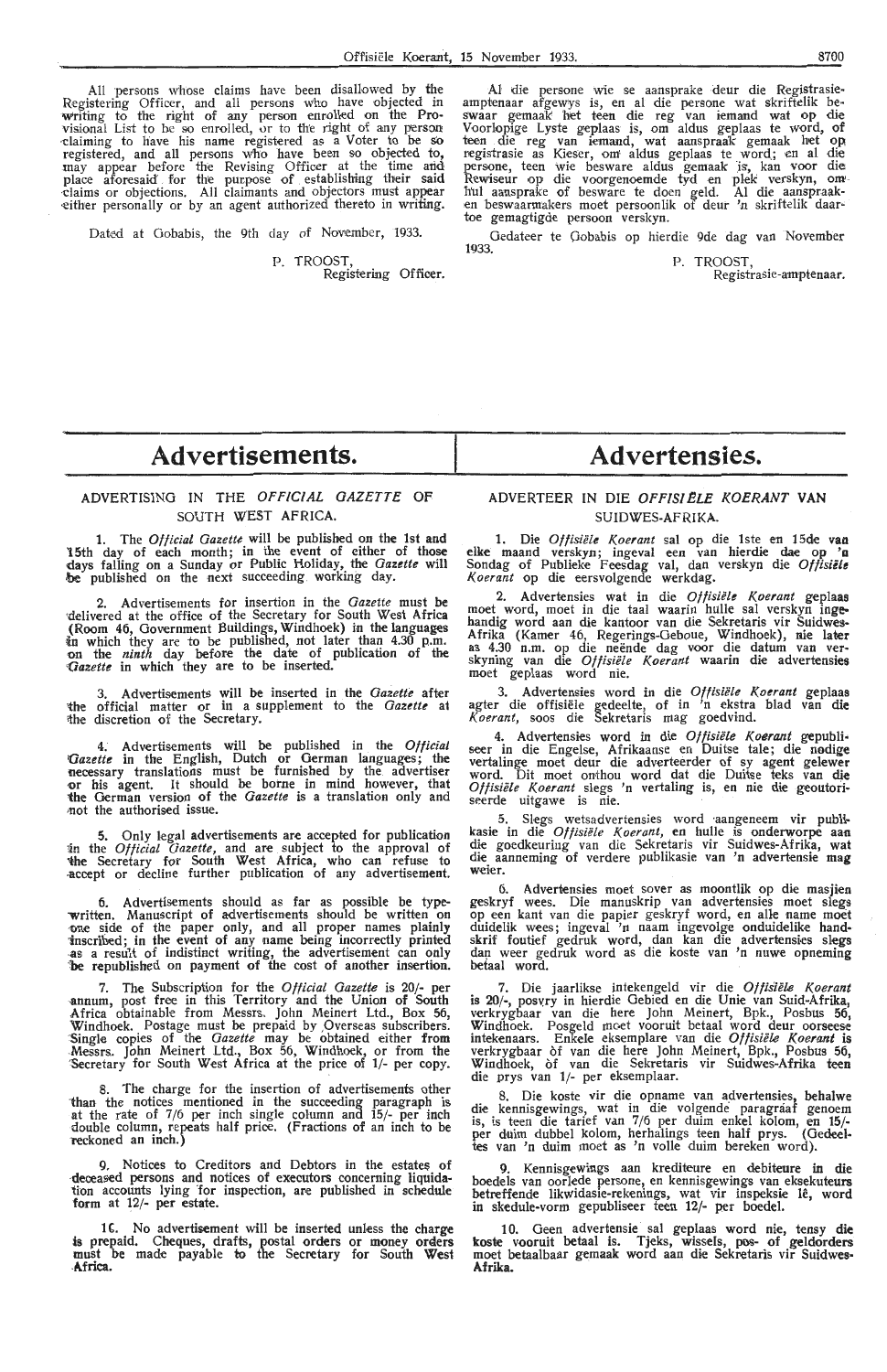NOTICES OF TRUSTEES AND ASSIGNEES. Pursuant to Section *ninety-six*, Sub-section (2), of the Insolvency Act, 1916, as applied to South West Africa.

Notice is hereby given that the liquidation accounts and plans of distribution or/and contribution in the **Estate•**  mentioned in the subjoined Schedule will lie open at the offices therein mentioned for a period of fourteen days, or**such longer period as is therein stated, from the date mentioned in the Schedure or from the date of publication hereof,** whichever may be later, for inspection by creditors.

KENNISGEWING VAN KURATORS EN BOEDELBERE DDERAARS. Ingevolge Artiekel *ses-en-neëntig*, Onderartiekel (2) van die lnsolvensiewet 1916, soos · op Suidwes-Afrika toegepas.

Kennis word hiermee gegee, dat die likwidasierekenings en state van diitribusie of/en kontribusie in **die**  boedels, vermeld in aangehegte Bylae, vir inspeksie deur skuldeisers in die vermelde kantore, gedurende, 'n tydperk van veertien dae of soveel langer, soos daarin vermeld, vanaf die datum, in die Bylae vermeld, of vanaf die **datum van publikasie hiervan, watter datum die laaste mag wees, sal l<del>ê</del>.** 

| Form No. 6. / Formulier No. 6. |  |  |  |
|--------------------------------|--|--|--|
|--------------------------------|--|--|--|

 $SCHEDULE - BYLAE.$ 

| No. of<br>Estate<br>No. van | Name and Description of Estate<br>Naam en Beskrywing van Boedel             | Description of Account<br>Beskrywing van<br>Rekening         | Offices at which Account<br>will lie open | Kantore waar Rekening vir<br>inspeksie sal lê | Date from which<br>Account will lie<br>open<br>Datum vanaf wan-<br>neer Rekening vir<br>inspeksie sal le |
|-----------------------------|-----------------------------------------------------------------------------|--------------------------------------------------------------|-------------------------------------------|-----------------------------------------------|----------------------------------------------------------------------------------------------------------|
| Boedel.                     |                                                                             |                                                              | Master<br>Meester                         | Magistrate<br>Magistraat                      | From<br>Van                                                                                              |
| 259                         | Insolvent Estate<br>J. H. J. Cilliers                                       | First and Final Liquid.<br>and Distrib. Account              | Windhoek                                  | Mariental                                     | 15/11/33                                                                                                 |
| 357                         | Insolvent Estate<br>F. J. Strauss                                           | First and Final Liquid.<br>and Distrib. Account              | Windhoek                                  | Rehoboth                                      | 15/11/33                                                                                                 |
| 362                         | Insolvent Estate J. S. de Wet,<br>a farmer of Farm Naos                     | First and Final Liquid.,<br>Distrib. and Contrib.<br>Account | Windhoek                                  | Rehoboth                                      | 15/11/33                                                                                                 |
| 377                         | Insolvent Estate of Fritz Thiel,<br>a boot and shoe merchant<br>of Windhoek | Second and Final Liquid.<br>and Distrib. Account             | Windhoek                                  |                                               | 16 11/33                                                                                                 |
| 399                         | Insolvent Estate<br>Frans Hendrik Smith                                     | First and Final Liquid.<br>and Distrib. Account              | Windhoek                                  | Mariental                                     | 15.11/33                                                                                                 |
| 400                         | Insolvent Estate<br>Hermanus Christoffel Smith                              | First and Final Liquid.<br>and Distrib. Account              | Windhoek                                  | Mariental                                     | 15/11/33                                                                                                 |
| 404                         | Insolvent Estate Otto Roesemann,<br>hotel proprietor of Tsumeb              | First and Final                                              | Windhoek                                  | Grootfontein                                  | 15/11/33                                                                                                 |

#### NOTICE BY EXECUTORS CONCERNING LIQUIDATION ACCOUNTS LYING ?OR INSPECTION: Section 08 Act No. 24 of 1913, as applied to South West Africa.

NOTICE is hereby given that copies of the Administration and Distribution Accounts in the Estates specified in the attached Schedule will be open for the inspection of all persons interested therein for a period of 21 days (or longer if specially stated) from the dates specified, or from the date of publication hereof, whichever may be later, and at the Offices of the Master and Magistrate as stated. Should no objection thereto be lodged with the Master during the period of inspection the Executors concerned will proceed to make payments in accordance therewith.

KENNISGEWING DEUR EKSEKUTEURS BETREFFENDE LIKWIDASIE-REKENINGS TER INSAGE. Artiekel 68, Wet No. 24 van 1913, soos toegepas op Suidwes-A<sup>T</sup>rika.<br>geskied hiermee dat duplikate van die Administrasie- en Distribisierekenings in die boedels vermelde

Kennisgewing geskied hiermee dat duplikate van die Administrasie en Distribusierekenings in die boedels vermeld<br>In die navolgende Bylae, ter insage van al die persone, wat daarin belang het, op die kantore van die Meester **en** die Magistraat, soos vermeld, gedurende 'n tydperk van drie weke (of langer indien spesiaal vermeld) vanaf vermelde datums, of vanaf datum van publikasie hiervan, watter datum die laatste mag wees, sal Iê. As geen be**swaar** daarteen by die Meester binne die vermelde tydperk ingedien · word nie, sal die betrokke eksekuteurs oorgaan tot uitbetaling ooreenkomstig vermelde rekenings.

| BYLAE.<br><b>SCHEDULE</b> |  |  |  |  |  |
|---------------------------|--|--|--|--|--|
|---------------------------|--|--|--|--|--|

| Estate No.<br>Boedel No. | ESTATE LATE<br>BOEDEL VAN WYLE                                      | Description of<br>Account<br>Beskrywing van<br>Rekening | Date<br>Period<br>Tydperk<br>Datum | Master<br>Meester | Office of the<br>Kantoor var die<br>Magistrate<br>Nagistraat | Name and Address of<br>Executor or authorized Agent<br>  Naam en adres van eksekuteur<br>of gemagtigde agent |
|--------------------------|---------------------------------------------------------------------|---------------------------------------------------------|------------------------------------|-------------------|--------------------------------------------------------------|--------------------------------------------------------------------------------------------------------------|
| 1352                     | Jan Pieter Furstenberg,<br>also known as<br>John Pieter Furstenberg | First and Final<br>Liquidation and<br>Distribution      | 15/11/33                           | Windhoek          | Oiiwa-<br>rongo                                              | C. J. Visser, $c/o$ Ecker &<br>du Plessis,<br>Box 11, Otiiwarongo                                            |
| 1387                     | Elfriede Helene Meyer.<br>born Wenzel                               | First and Final<br>Liquidation and<br>Distribution      | 15/11/33                           | Windhoek          | $\overline{a}$                                               | W. A. Meyer, Windhoek                                                                                        |
| 1223                     | <b>Adolf Richard Ahrens</b>                                         | Second and Final<br>Liquid. Account                     | 15/11/33                           | Windhoek          | ---                                                          | Bell & Fraser, Attorneys.<br>for Executrix,<br>Box 43, Windhoek                                              |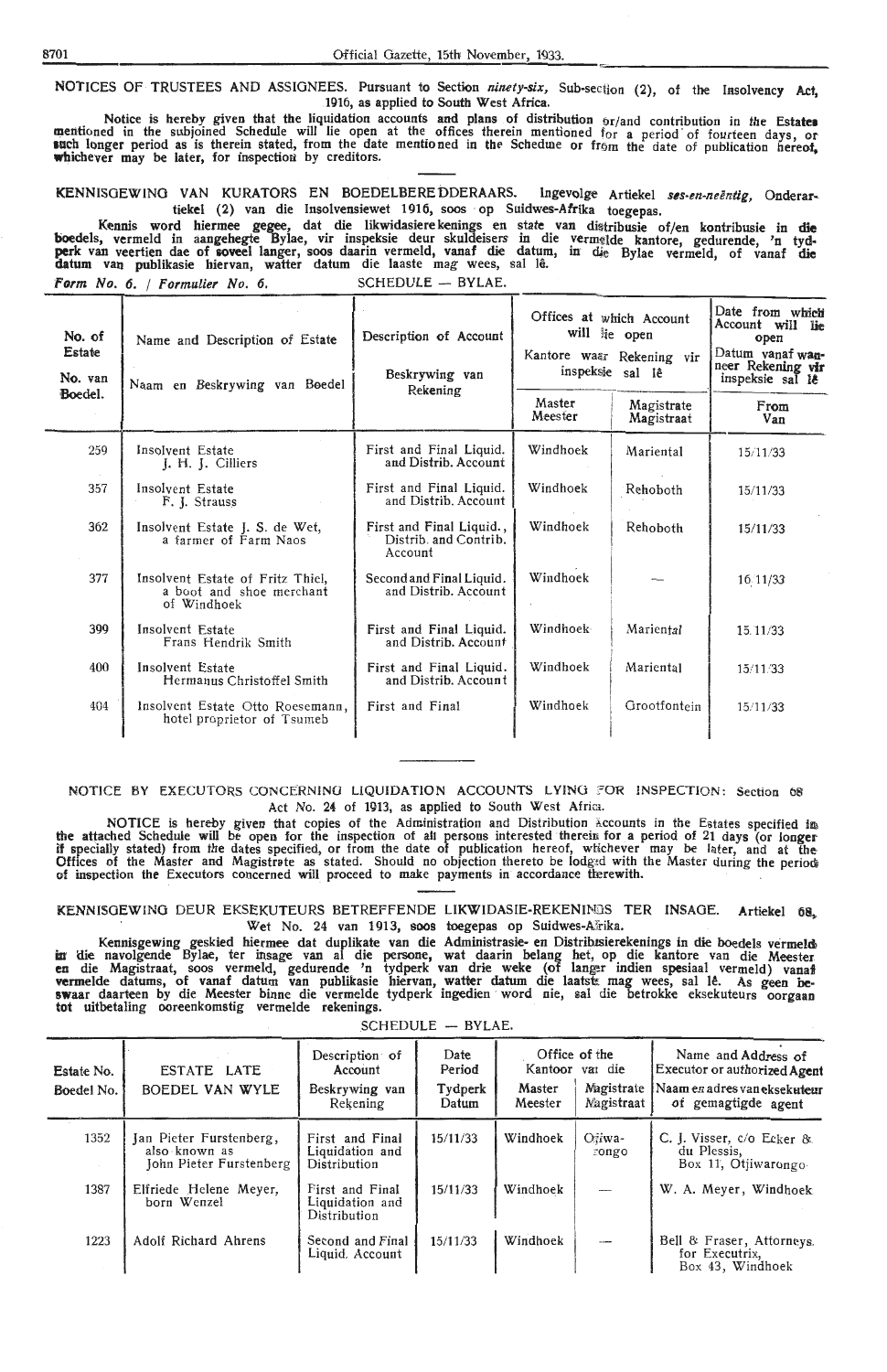NOTICES OF TRUSTEES AND ASSIGNEES. Pursuant to Sections *forty* and *forty:-an.e* of the Insolvency Act, **1916,**  as applied to South West Africa.

Notice is hereby given that a meeting of creditors will be held in the Sequestrated or Assigned Estates mentioned in the subjoined Schedule on the dates, at the times and places, and for the purposes therein set forth. Meetings in Windhoek will be held before the Master; elsewhere they will be held before the Magistrate.

KENNISGEWINGS VAN KURATORS EN BOEDELBERED DERAARS. Ingevolge artiekels *veertig* en een-en-veertig van die Insolvensiewet 1916, soos op Suidwes-Afrika toegepas.

Hiermee word kennis gegee dat 'n byeenkoms van skuldeisers in die gesekwestreerde of afgestane Boedels, vermeld in die onderstaande Bylae op die datums, tye en plekke en vir die doeleindes daarin vermeld, gehou sal word. In Windhoek sal die byeenkomste voor die Meester en in ander plekke voor die Magistraat gehou word.  $\blacksquare$ 

*Form No. 4. / Formulier No. 4.* SCHEDULE - BYLAE.

| No. of<br><b>Estate</b> | Name and Description<br>of Estate<br>Naam en Beskrywing<br>van Boedel<br><b>Boedel</b>                | Whether<br>Assigned or<br>Sequestrated<br>Of Boedel<br>Gesekwestreer<br>of Afgestaan is | Day, Date and Hour of Meeting<br>Dag, Datum en Uur van<br><b>B</b> veenkoms |               |                | Place of Meeting<br>Plek van | Object of Meeting                                                                                              |  |
|-------------------------|-------------------------------------------------------------------------------------------------------|-----------------------------------------------------------------------------------------|-----------------------------------------------------------------------------|---------------|----------------|------------------------------|----------------------------------------------------------------------------------------------------------------|--|
| No. van                 |                                                                                                       |                                                                                         | Day/Dag                                                                     | Date<br>Datum | Hour<br>$U$ ur | <b>Byeenkoms</b>             | Doel van Byeenkoms                                                                                             |  |
| 368                     | Isaac Kanichowsky,<br>general dealer of<br>Usakos, distr. Karibib                                     | Sequestrated                                                                            | Saturday                                                                    | 2/12/33       | 9a.m.          | Windhoek                     | To receive the Trustees<br>Special Report and to<br>pass Resolutions<br>thereanent.                            |  |
| 423                     | Gustav Roesemann, trading<br>as Roesemann & Krone-<br>witter, general dealer<br>and farmer of Karibib | Assigned                                                                                | Saturday                                                                    | 2/12/33       | 9a.m.          | Windhoek                     | To receive the Assignee's<br>Special Report and to<br>pass Resolutions<br>thereanent.                          |  |
| 426                     | Ernst Richard Rothe,<br>trading as Rothe $\&$<br>Hagen, general dealer<br>of Grootfontein & Outio     | Assigned                                                                                | Saturday                                                                    | 2/12/33       | 9a.m.          | Windhoek                     | To receive the Assignee's<br>Special Report and to<br>pass Resolutions<br>thereanent.                          |  |
| 438                     | Rita Wuister, born Michau,<br>a farmer of farm<br>Otjituezu - Ost                                     | Assigned                                                                                | Saturday                                                                    | 2/12/33       | 9a.m.          | Windhoek                     | To pass resolutions<br>regarding:-<br>a) allowance to<br>Assignor,<br>b) deferring sale of<br>landed property. |  |

NOTICES OF TRUSTEES AND ASSIGNEES. Pursuant to Section *sixty-four,* Sub-section (3), Section *seventy* and Section *thirty-nine,* Sub-section (2), of the Insolvency Ordinance, 1928, as applied to South West Africa.

Notice is hereby given that the persons mentioned in the subjoined Schedule have been appointed Trustees **or**  Assignees, as the case may be, of the Estates therein mentioned as having been sequestrated or assigned, that their addresses are therein set forth; and that the persons indebted to the Estates are required to pay their de the periods mentioned in the Schedule.

Further, that a meeting of creditors (being the second meeting in such of the said Estates as are under sequestration} will be held in the said Estates on the da\*es and at the times and places mentioned in the Schedule, for the proof of claims egainst the Estate, for the purpose of receiving the Trustee's or Assignee's report as to the affairs- and condition of **the**  Estate, and of giving the Trustee or Assignee directions concerning the sale or recovery of any part of the Estate, or concerning any matter relating to the administration thereof.

Meetings in Windhoek will be held before the Master; elsewhere they will be held before the Magistrate.

KENNISOEWINOS · VAN KURATORS EN BOEDELBEREDDERAARS. Ingevolge artiekel *vier-en-sestig,* onderartiekel (3), artiekel *sewentig* en artiekel *neen-en-dertig,* onderartiekel (2) van die lnsolvensie-Ordonnansie 1929, soos OR Suidwes-Afrika toegepas.

Kennis word hicrmee gegee dat die persone ver meld in die aangehegte Bylae as kurators of boedelbe, redderaars, soos die geval mag wees, van die daarin as gesekwestreer of afgestaan vermelde boedels aangestel is;<br>en dat persone, wat geld aan die boedels skuld hul skulde by die aangegewe adresse binne die tydperke vermeld in die Bylae moet betaal.

Verder dat 'n byeenkoms van skuldeisers (dus die twede byeenkoms in diegene van die boedels wat gesekwestreer is) met betrekking tot vermelde boedels op die datums, tye en plekke vermeld in die Bylae gehou sal word vir die bewys van aansprake teen die boedel, die ontvangs van die verslag van die kurator of die boedelberedderaar omtrent die aangeleenthede en toestand van die boedel, asook vir die verstrekking van instruksies<br>aan die kurator of boedelberedderaar betreffende die verkoop of opvordering van enige gedeelte van die boe**del** of betreffende enige aangeleentheid in verband met die beheer daarvan. ·

In Windhoek word die byeenkomste voor die Meester gehou en op ander plekke voor die Magistraat. *Form. No. 3. / Formulier No. 3.* SCHEDULE - BYLAE.

| No. of<br><b>Estate</b><br>No. van | Name and De-<br>scription of Estate<br>Naam en | Whether<br>Assigned<br>or Seque-<br>strated<br>Of Boedel | Name of<br>Trustee or<br>Assignee<br>Naam<br>van Ku-l<br>rator of Boedel-<br>beredderaar | Address<br>Full<br>Trustee or<br>lof<br>Assignee<br>Volledige adres<br><b>Ivan Kurator of</b><br>Boedel-<br>beredderaar | Day, Date and Hour of<br>Meeting<br>Dag, Datum- en Uur van<br><b>Byeenkoms</b> |               |             | Place of<br>Meeting<br>Plek van       | <b>Time within</b><br>which debts<br>payable<br>Tvd binne |
|------------------------------------|------------------------------------------------|----------------------------------------------------------|------------------------------------------------------------------------------------------|-------------------------------------------------------------------------------------------------------------------------|--------------------------------------------------------------------------------|---------------|-------------|---------------------------------------|-----------------------------------------------------------|
| Boedel                             | beskrywing<br>van Boedel                       | afgestaan<br>of gesek-<br>westreer is                    |                                                                                          |                                                                                                                         | Dav<br>Dag                                                                     | Date<br>Datum | Hour<br>Uur | <b>Byeenkoms</b>                      | welke skuld<br>betaal moet<br>word                        |
| 446                                | Insolvent Estate<br>Abraham Johannes<br>Burger | Sequestratedl                                            | Gero Kavser                                                                              | Box 20.<br>Mariental                                                                                                    | Monday                                                                         | 4/12/33       | 10a.m.      | Magistrate'sl<br>Office.<br>Mariental | $30$ days                                                 |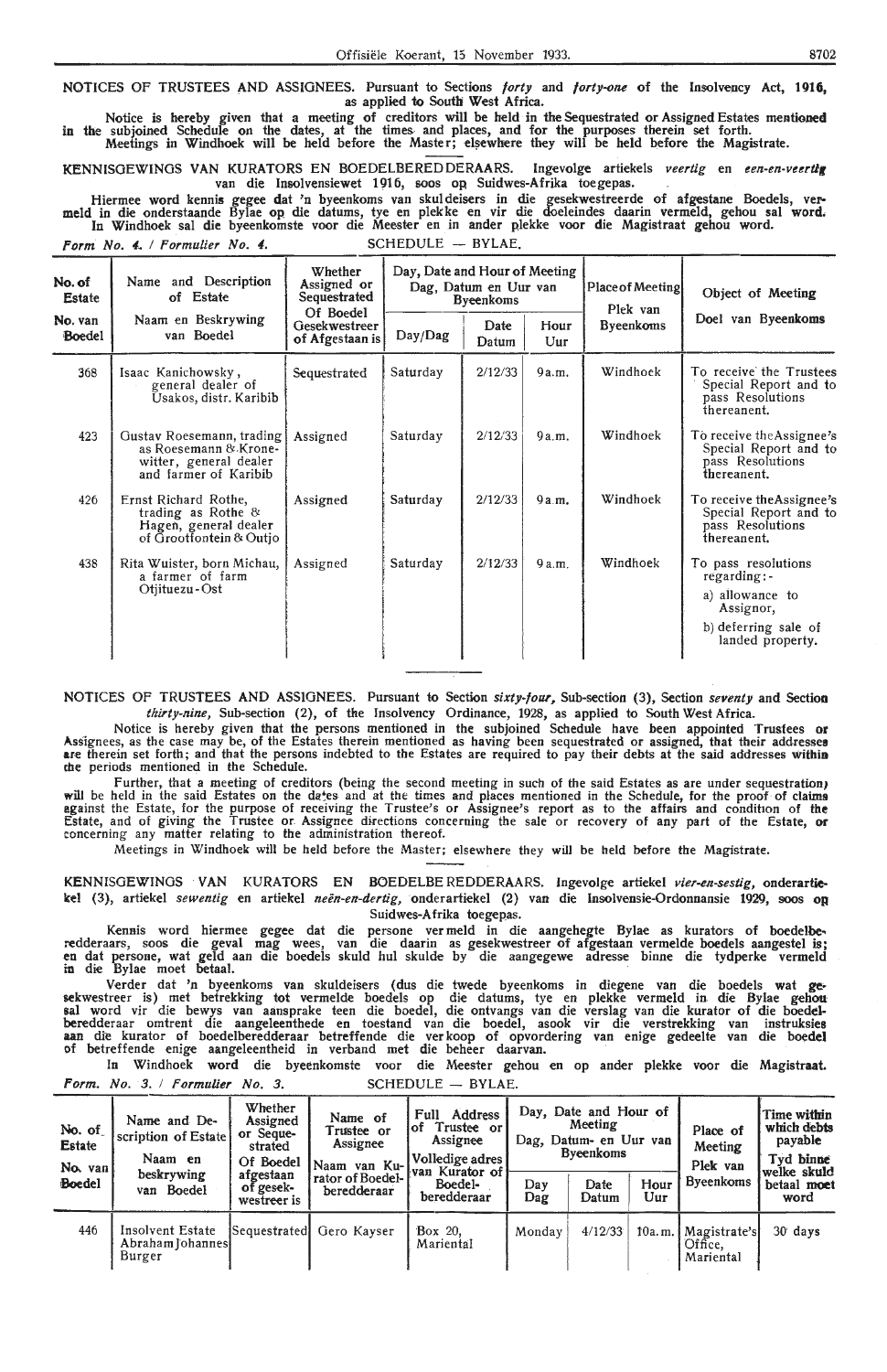NOTICE TO CREDITORS AND DEBTORS. ESTATES OF DECEASED PERSONS: Section 46, Act No. 24 of 1913, as applied to South West Africa.

Creditors and Debtors in the Estates specified in the annexed Schedule are called upon to lodge their claims with and pay their debts to the Executors concerned within the stated periods calculated from the date of publication hereof.

KENNISGEWING AAN SKULDEISERS EN SKULDENAARS. BOEDELS VAN OORLEDE PERSONE.

Artiekel 46, Wet No. 24 van 1913, soos toegepas op Suidwes -Afrika.

Skuldeisers en skuldenaars in die Boedels wat vermeld. is in bygaande Bylae word versoek om hul vorderings in **te** lewer en hul skulde te betaal by die kantore van die be trokke Eksekuteurs binne die gemelde tydperke, vanaf die datum van publikasie hiervan.

SCHEDULE - BYLAE.

| Estate No.<br>Boedel No. | <b>ESTATE LATE</b><br>BOEDEL VAN WYLE                                                                                                                | Within a period of<br>Binne 'n tydperk van | Name and Address of Executor of<br>authorized Agent<br>Naam en Adres van Eksekuteur of<br>gemagtigde Agent |
|--------------------------|------------------------------------------------------------------------------------------------------------------------------------------------------|--------------------------------------------|------------------------------------------------------------------------------------------------------------|
| 1461                     | Maria Susanna Steyn, born van Zyl,<br>widow of Aus, district Luderitz                                                                                | 30 days                                    | Schroder and van Coppenhagen,<br>Attorneys for Execut. Testam.,<br>Box 9, Upington, Cape Prov.             |
| 1462                     | George Dutton                                                                                                                                        | 21 days                                    | Herbert Borchers, Executor Dative,<br>Box 497, Windhoek                                                    |
| 1511                     | Schalk Willem van der Merwe, en nagelate<br>eggenote Johanna Frederika Elizabeth<br>van der Merwe, geb. Joubert, van<br>Kuwinimab, Afdeling Windhoek | 21 daë                                     | $I, v, d, B, v, d.$ Merwe,<br>Bus 37, Prieska, K. P.,<br>Prokureur vir Eksekutriese<br>Testamentêr         |
| 1509                     | Paul Oskar Gross                                                                                                                                     | 21 days                                    | Alec Hugh Miller,<br>Box 23, Grootfontein                                                                  |

In the Matter between

HOWALDT & VOLLMER (PTY.) LIMITED,<br>Plaintiff and Petitioning Creditor, and

HANS ROLF, Defendant.

Notioe is hereby given that the Provisional Order of Sequestration granted in this case on the 29th day of May, 1933, by the Honourable Mr. Justice van den Heever has been superseded, and the petition discharged by Order of thle Honourable the High Court dated the 7th day of November, 1933.

R. STEYN,

Master of the iligh Court.

In de Zaak tussen

HOWALDT & VOLLMER (PTY.) LIMITED. Klager en Petitioneerende Krediteur, en

HANS ROLF, Verweerder.

Hiermede wordt be'kend gemaakt dat de Provisionele Order van Sekwestratie in deze zaak toegestaan op 29 Mei 1933 door de Edele heer Rechter van den Heever opgeheven **en** de petitie ingetrokken is op last van het Edele Hoog-Gerechtshof, geoateerd 7 November 1933.

R. STEYN,

Meester van het Hoog-Gerechtshof.

## MOTOR CARRIER TRANSPORTATION.

The undermentioned applications (1) for a motor carrier certificate and  $(2)$  for an amendment are published in terms of the Motor Carrier Transportation Act.

NOTICE.

It is hereby notified for general information that<br>R. Blank, of Swakopmund, has abandoned his title to the Base Mineral Mining Areas OOROB I and II, situate at Gorob, district Swakopmund.

The abandonment is hereby published in terms of Section 74, paragraph 2, of the amended Mining Ordinance of 1905.

H. P. SMIT,

Mining Authority.

Windhoek, 9th Nowmber, 1933.

#### NOT!CE.

It is hereby notified for general information that T. Repp, of Omaruru, has abandoned his title to the Base Mineral Mining Area CHARLOTTENFELD, situate at Kohero 113, district Omaruru.

The abandonment is hereby published in terms of Section 74, paragraph 2, of the amended Mining Ordinance of 1905.

H. P. SMIT,

Mining Authority.

Windhoek, 6th November, 1933.

#### **M0,2?.TRANSPORTWET.**

Die onderstaande aansoeke (1) om 'n motortransport sertifikaat en (2) om 'n wysiging word kragtens die bepalinge van die Motortransportwet gepubliseer.

#### LOCAL ROAD TRANSPORTATION BOARD, WINDHOEK. -- PLAASLIKE PADVERVOERRAAD, WINDHOEK.

| No. of<br>application.<br>No. van<br>aansoek. | Name of applicant.<br>Naam van applikant. | Nature of transportation<br>Aard van transport                          | Proposed Route.<br>Voorgestelde roete.                                             |
|-----------------------------------------------|-------------------------------------------|-------------------------------------------------------------------------|------------------------------------------------------------------------------------|
| A. 33/37                                      | H. J. van Aswegen                         | Passengers and goods.<br>Passasiers en goedere.                         | Nossob, Otjihangwe, Onganja,<br>Skoongelegen, Rixdorf, Langdon,<br>Aurora, Nossob. |
| A. 33/38                                      | L. J. van $Wyk$                           | Substitution of motor<br>vehicie.<br>Vervanging van motor-<br>voertuig. | On route already approved.<br>Op roete scos alreeds goedgekeur.                    |